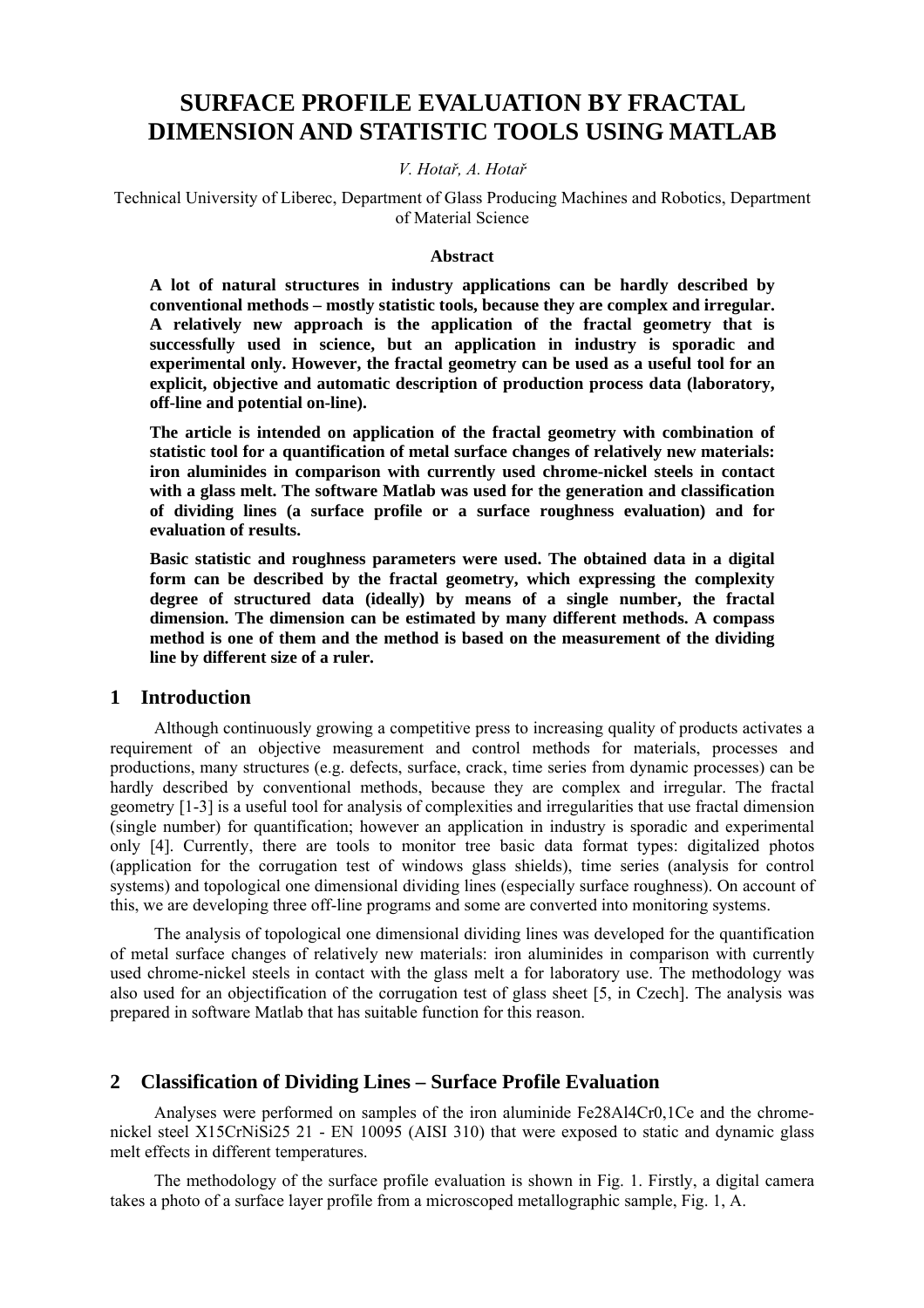Secondly, a dividing line is generated from the digital photography, Fig. 1, B, by the software tool developed in Matlab (using the command "contourc") that exactly defined the curve between material alloys and a surrounding - the dividing is obtained. The width of images is 2272 that matches 57,7 µm. Statistic tools and (or) the fractal dimension can describe the curve Fig.1, C, D.



Figure 1: Analysis of surface layer, dividing line generation from photography, evaluation by statistic and compass dimension

## **3 Fractal Dimension**

The fractal dimension (also named the Hausdorff-Besicovitch dimension) is closely connected to fractals that were defined by Benoit Mandelbrot, though scientists found some geometric problems with specific objects before him (e.g. the measurement of coast lines per different length of rulers by Richardson) [1]. A potentially powerful property of the fractal dimension (FD) is describing complexity by using single number that defines and quantifies structures. The number is mostly a no integer value and FD is higher then the topological dimension. For example, the Koch curve (one of the most famous mathematical deterministic fractal, Fig. 2) has the topological dimension  $D_T = 1$ , but the FD  $D_F = 1.2619$ . A smooth curve as a line has the topological dimension  $D_T = 1$  and the FD  $D_F =$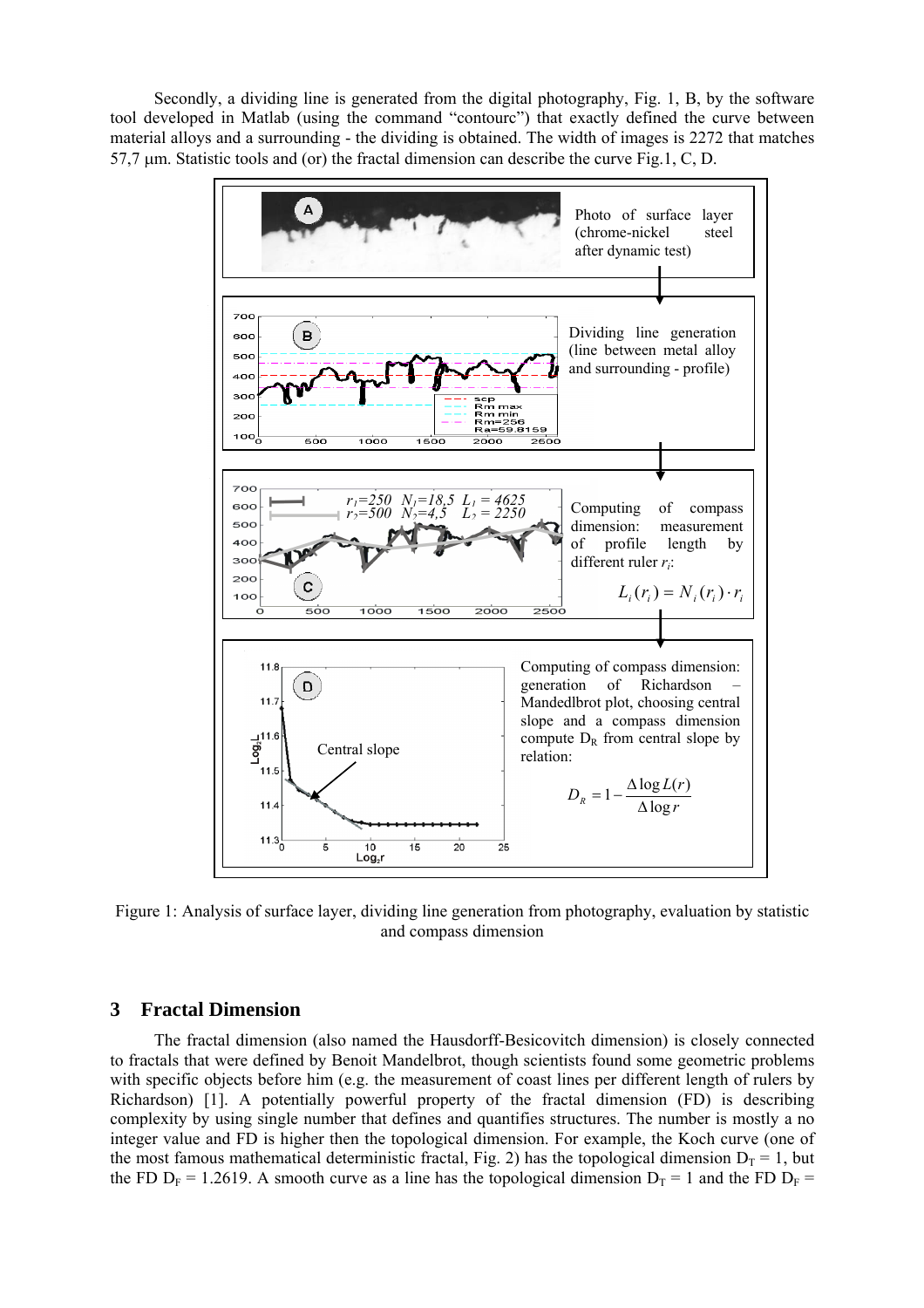1. The FD can be computed for set of points, curves, surfaces, topological 3D objects, etc. and if the FD is higher than the topological dimension, we name the objects fractals [1-3].



Figure 2: Koch curve

Analyses of data from production processes, quality controls, production tools, etc. should correspond with their characters and the computing the FD is suitable for highly structured data sets. Furthermore, the computation of the FD is explicit, objective and fast and it enables the application of the results for production control and quality monitoring.

The FD can be estimated by many different methods [1-3]. A compass method [2] is one of them and the method is based on the measurement of the dividing line (roughness profile) by different size of a ruler (Fig. 1, C) via the equation:

$$
L_i(r_i) = N_i(r_i) \cdot r_i \tag{1}
$$

 $L_i$  is a length in i-step of the measurement,  $r_i$  is a ruler size and  $N_i$  is a number of steps needed for the measurement that is given by a power law:

$$
N(r_i) = const. \cdot r_i^{-D_R} \tag{2}
$$

If the line is fractal and hence the FD is larger than the topological dimension, the measured length increases as the ruler size is reduced (Fig. 1, C). Using equations (1) and (2):

$$
L_i(r_i) = N_i(r_i) \cdot r_i = const.r_i^{-D_R} \cdot r_i = const.\cdot r_i^{1-D_R}
$$
\n(3)

 $D_R$  is the compass dimension.

Logarithmic dependence between  $\log_2 N(r_i)$  and  $\log_2 r_i$  is called the Richardson-Mandelbrot plot (Fig. 1, D). The compass dimension is then determined from slope *s* of the regression line (Fig. 1, D):

$$
D_R = 1 - s = 1 - \frac{\Delta \log_2 L(r)}{\Delta \log_2 r} \,. \tag{4}
$$

Although the typical dependence consists of three-parts slope, only central part (the central slope) is important for the compass dimension computing. The compass dimension  $D_R$  is multiplied by 1000 for better confrontation, *DR 1000*.

#### **4 Statistic Tools**

Basic statistic and roughness parameters were used such as: the Standard Deviation, the Range, the Average Surface Roughness  $(R_a)$ , the Maximum Roughness  $(R_m$  or  $R_{max}$ ), the Average Maximum Height of the Profile  $(R_z)$ , the Peak Count (Peak Density, P<sub>c</sub>), the Mean Spacing (Sm), ... (Fig. 1, C).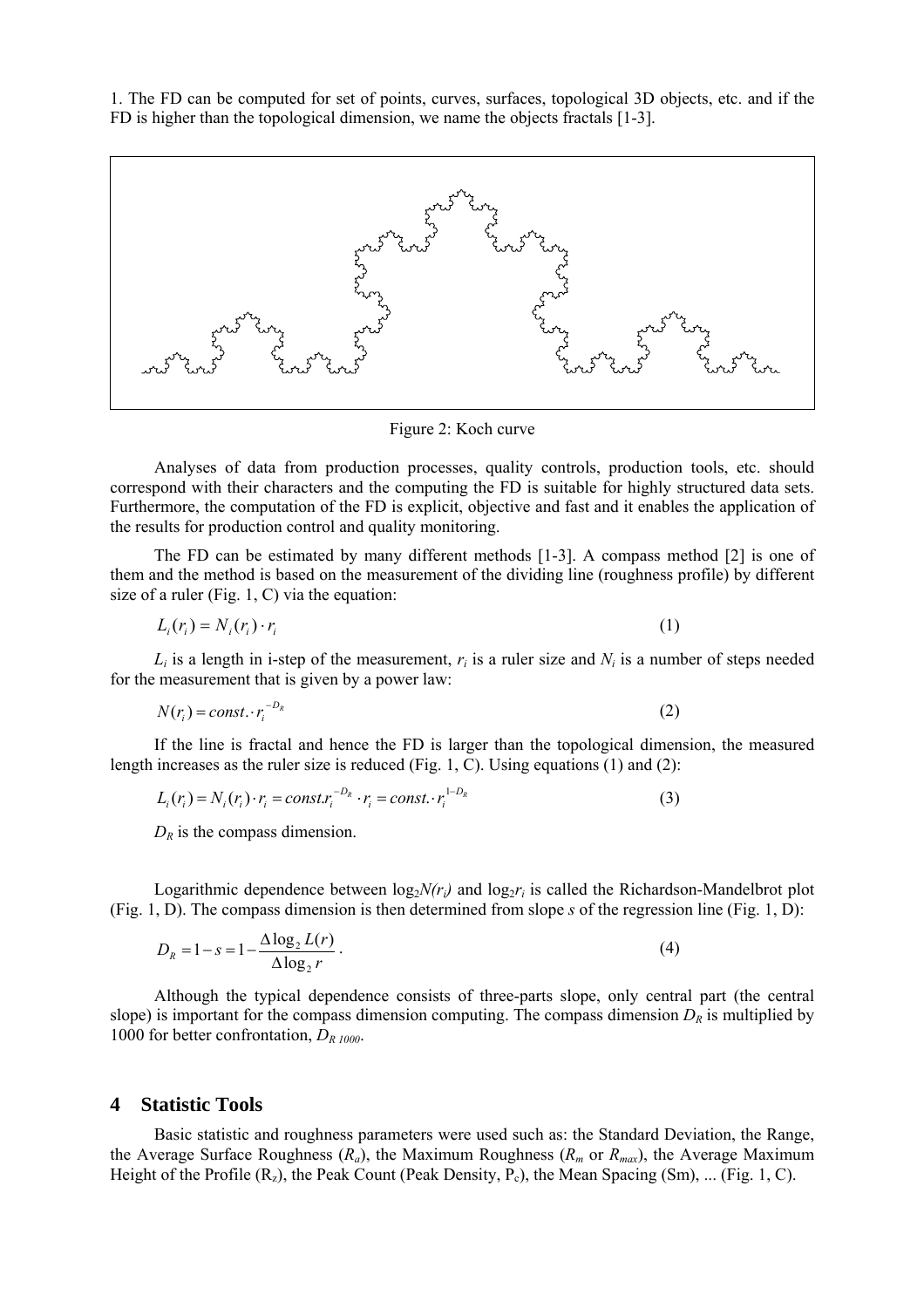## **5 Fractal Dimension versus Statistics**

A comparison of statistical tools and the FD is possible, but should be done with care. The FD gives added information about the character of describing data sets and to say that the FD is better than statistics and vice versa is impossible. Furthermore, the FD should not be used separately because the dimension does not give all the information about data set captures. Using added parameters (statistics, topology, spectral analysis, etc.) together with the dimension brings benefits and is recommended. A decisive number (a testing number) for production control or quality monitoring (for example) can be computed from obtained parameters (including FD) by weight coefficients. In his thesis [6] the author shows some other methods to use the "cooperation" between the FD and statistics and gives examples of their application.

## **6 Examples of Results**

The examples are shown in Fig. 3. Six digital photos of every metal sample profile in different position were made and analysed. The presented results  $R_a$ ,  $R_m$  and  $D_{R,1000}$  are an average of six measurements on a tested sample and Fig. 3 shows only one example of the six dividing lines.

# **7 Conclusion**

Although fractal and statistic results correlate in these examples of results (a profile with higher  $R_a$  and  $R_m$  has higher  $D_{R1000}$ , the estimated fractal dimension (in this article the compass dimension) is information about structure, but *Ra* and *Rm* are statistic information. This information can correlate, but it is not rule. The compass dimension indicates complexity of profile, which can be used as added information to statistic or as a single profile specification. The estimated fractal dimension can also be used for others dividing lines types such as a surface roughness classification.

The results of our research (from application to digitalized pictures, time series or a dividing line) show that the fractal dimension is potentially a powerful tool for explicit, objective and automatic description and quantification of complex data [5-8]. The possibilities of successful applications in industry are believed to be large.

This work was supported by the Czech Science Foundation (GA CR 106/05/P167).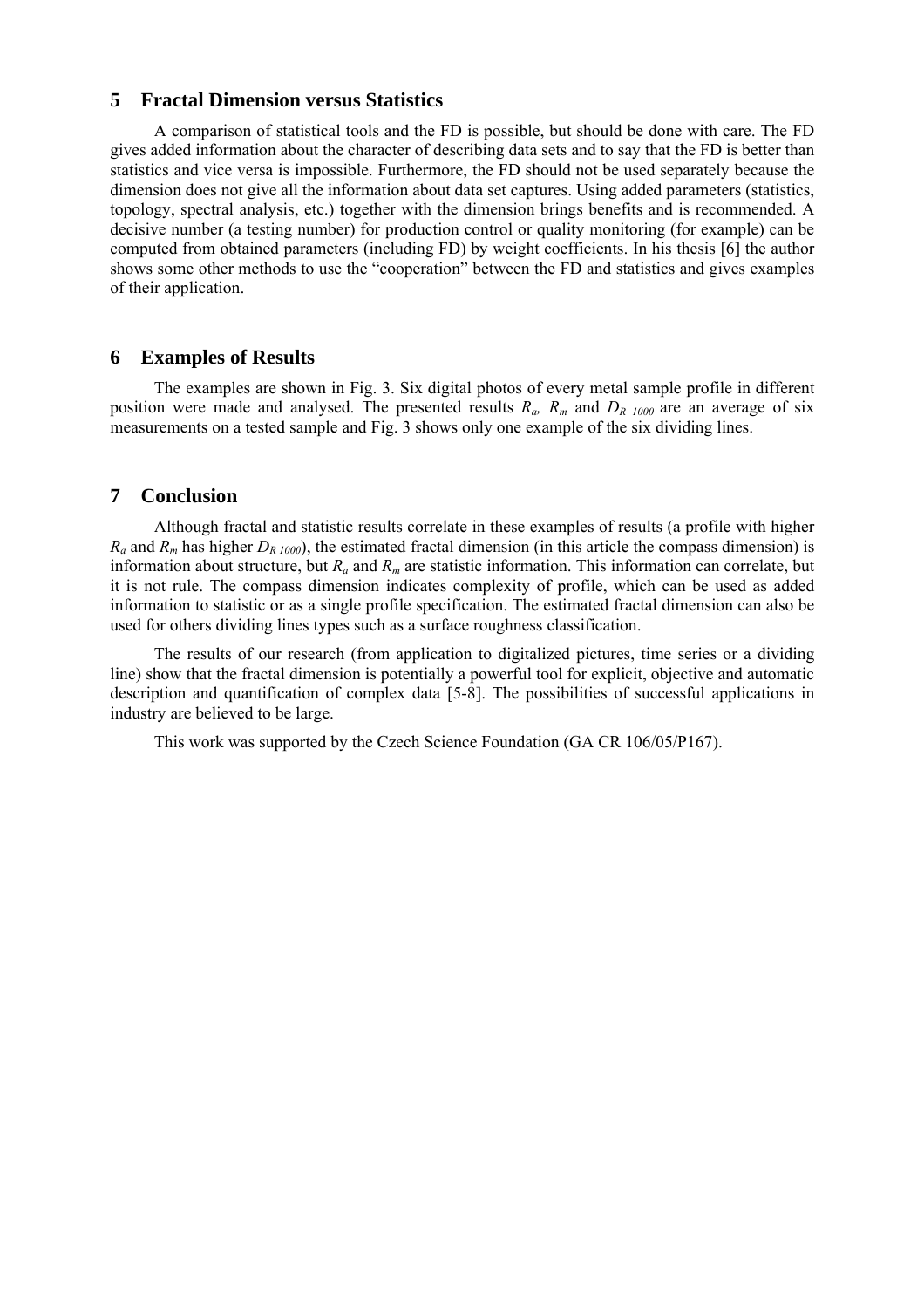

Figure 3: Examples of dividing lines chrome-nickel steel material and iron aluminide, after static glass melt effects in different temperatures and results of analyses